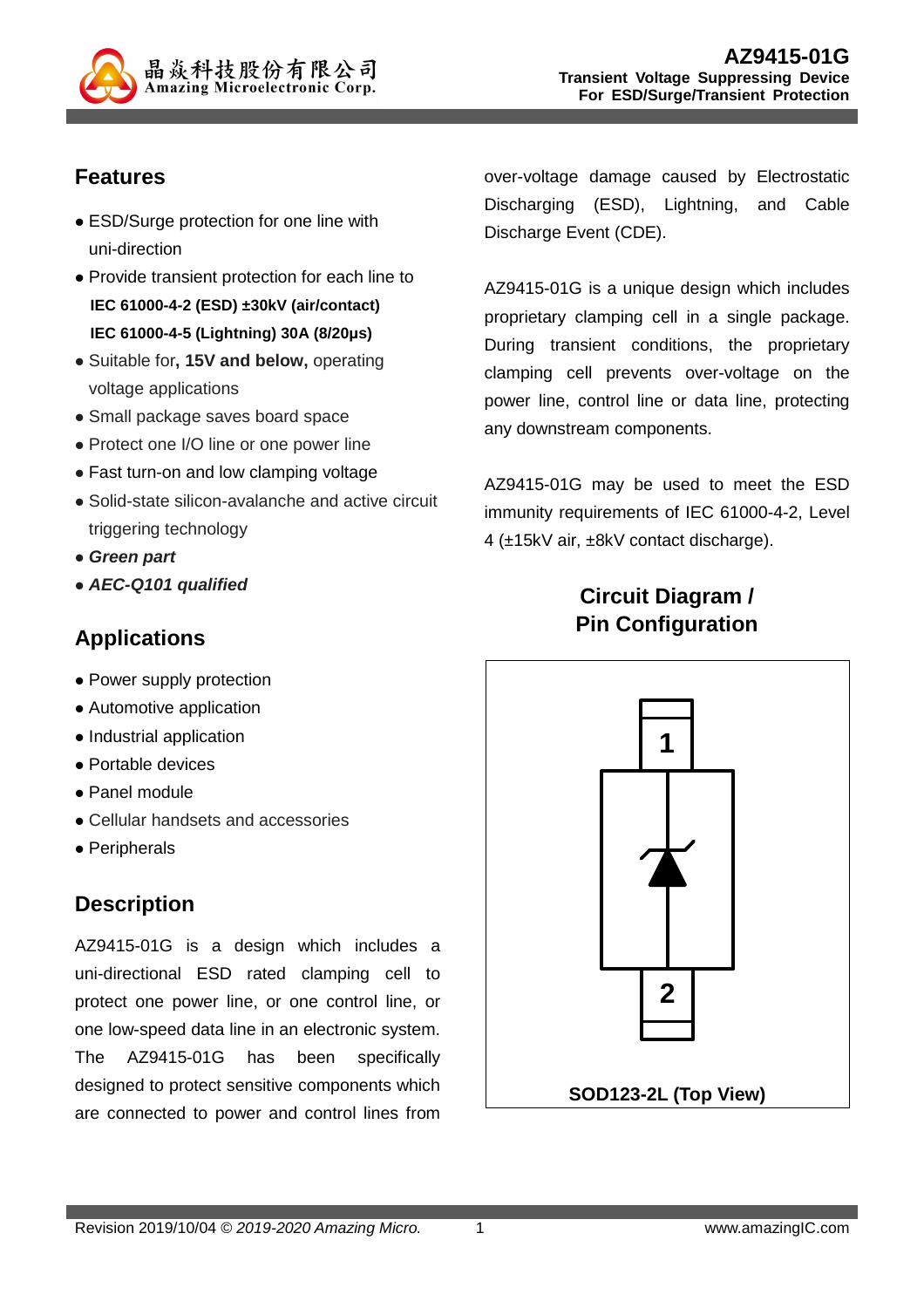

### **SPECIFICATIONS**

| <b>ABSOLUTE MAXIMUM RATINGS</b>    |                    |                 |             |  |
|------------------------------------|--------------------|-----------------|-------------|--|
| <b>PARAMETER</b>                   | <b>SYMBOL</b>      | <b>RATING</b>   | <b>UNIT</b> |  |
| Peak Pulse Current (tp =8/20µs)    | I <sub>PP</sub>    | 30              | A           |  |
| Operating Voltage (pin-1 to pin-2) | $V_{DC}$           | 16.5            | V           |  |
| ESD per IEC 61000-4-2 (Air)        | $V_{ESD-1}$        | ±30             | k٧          |  |
| ESD per IEC 61000-4-2 (Contact)    | $V_{ESD-2}$        | ±30             |             |  |
| <b>Lead Soldering Temperature</b>  | $T_{\texttt{SOL}}$ | 260 (10 sec.)   | $\rm ^{o}C$ |  |
| <b>Operating Temperature</b>       | $T_{OP}$           | $-55$ to $+125$ | $\rm ^{o}C$ |  |
| Storage Temperature                | T <sub>STO</sub>   | $-55$ to $+150$ | $\rm ^{o}C$ |  |

| <b>ELECTRICAL CHARACTERISTICS</b>               |                                   |                                                                                    |            |            |            |             |
|-------------------------------------------------|-----------------------------------|------------------------------------------------------------------------------------|------------|------------|------------|-------------|
| <b>PARAMETER</b>                                | <b>SYMBOL</b><br><b>CONDITION</b> |                                                                                    | <b>MIN</b> | <b>TYP</b> | <b>MAX</b> | <b>UNIT</b> |
| <b>Reverse Stand-Off</b><br>Voltage             | <b>V<sub>RWM</sub></b>            | Pin-1 to pin-2, T=25°C.                                                            |            |            | 15         | $\vee$      |
| Reverse Leakage<br>Current                      | $I_{\text{Leak}}$                 | $V_{RWM}$ = 15V, T=25 <sup>o</sup> C, pin-1 to<br>pin-2.                           |            |            | 1          | μA          |
| Reverse Breakdown<br>Voltage                    | $V_{BV}$                          | $I_{\text{BV}}$ = 1mA, T=25 <sup>o</sup> C, pin-1 to<br>pin-2.                     | 16.7       |            | 19.7       | $\vee$      |
| <b>Forward Voltage</b>                          | $V_F$                             | $I_F = 15 \text{mA}$ , T=25 <sup>o</sup> C, pin-2 to<br>pin-1.                     | 0.4        |            | 1.2        | $\vee$      |
| <b>Surge Clamping</b><br>Voltage                | $V_{CL-surge}$                    | $I_{PP} = 5A$ , tp=8/20 $\mu$ s, T=25 <sup>o</sup> C,<br>pin-1 to pin-2.           |            | 18         |            | V           |
| <b>ESD Clamping</b><br>Voltage (Note 1)         | $VCL-ESD$                         | IEC 61000-4-2 +8kV ( $I_{TLP}$ =<br>16A), contact mode, T=25°C,<br>pin-1 to pin-2. |            | 19         |            | V           |
| <b>ESD Dynamic</b><br><b>Turn-on Resistance</b> | $R_{dynamic}$                     | IEC 61000-4-2 0~+8kV,<br>T= $25^{\circ}$ C, contact mode, pin-1<br>to pin-2.       |            | 0.08       |            | Ω           |
| Channel Input<br>Capacitance                    | $C_{IN}$                          | $V_{IN} = 0V$ , f = 1MHz, T=25 <sup>o</sup> C,<br>pin-1 to pin-2.                  |            | 600        | 660        | рF          |

Note 1: ESD Clamping Voltage was measured by Transmission Line Pulsing (TLP) System.

TLP conditions:  $Z_0 = 50\Omega$ ,  $t_p = 100$ ns,  $t_r = 1$ ns.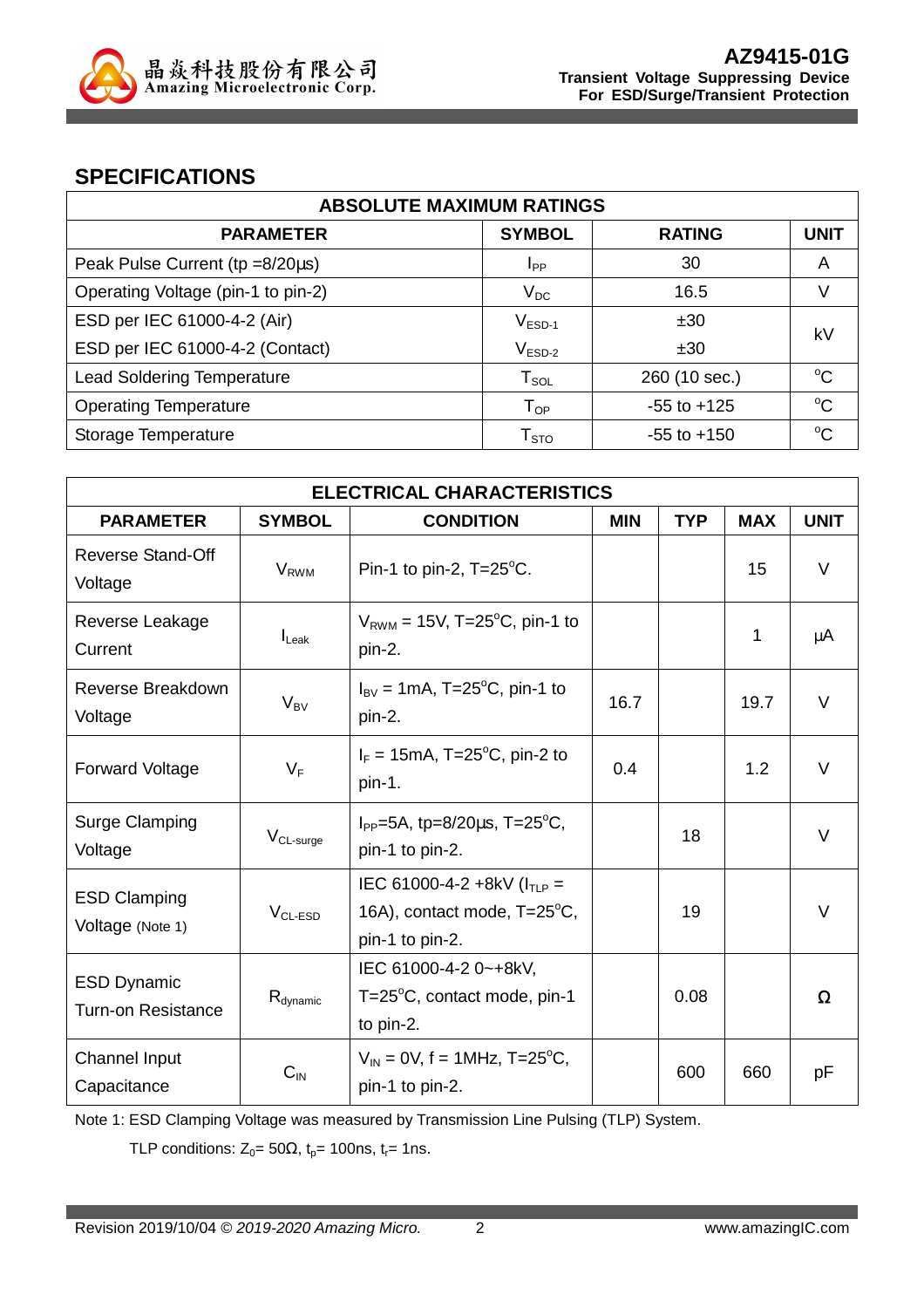

# **Typical Characteristics**





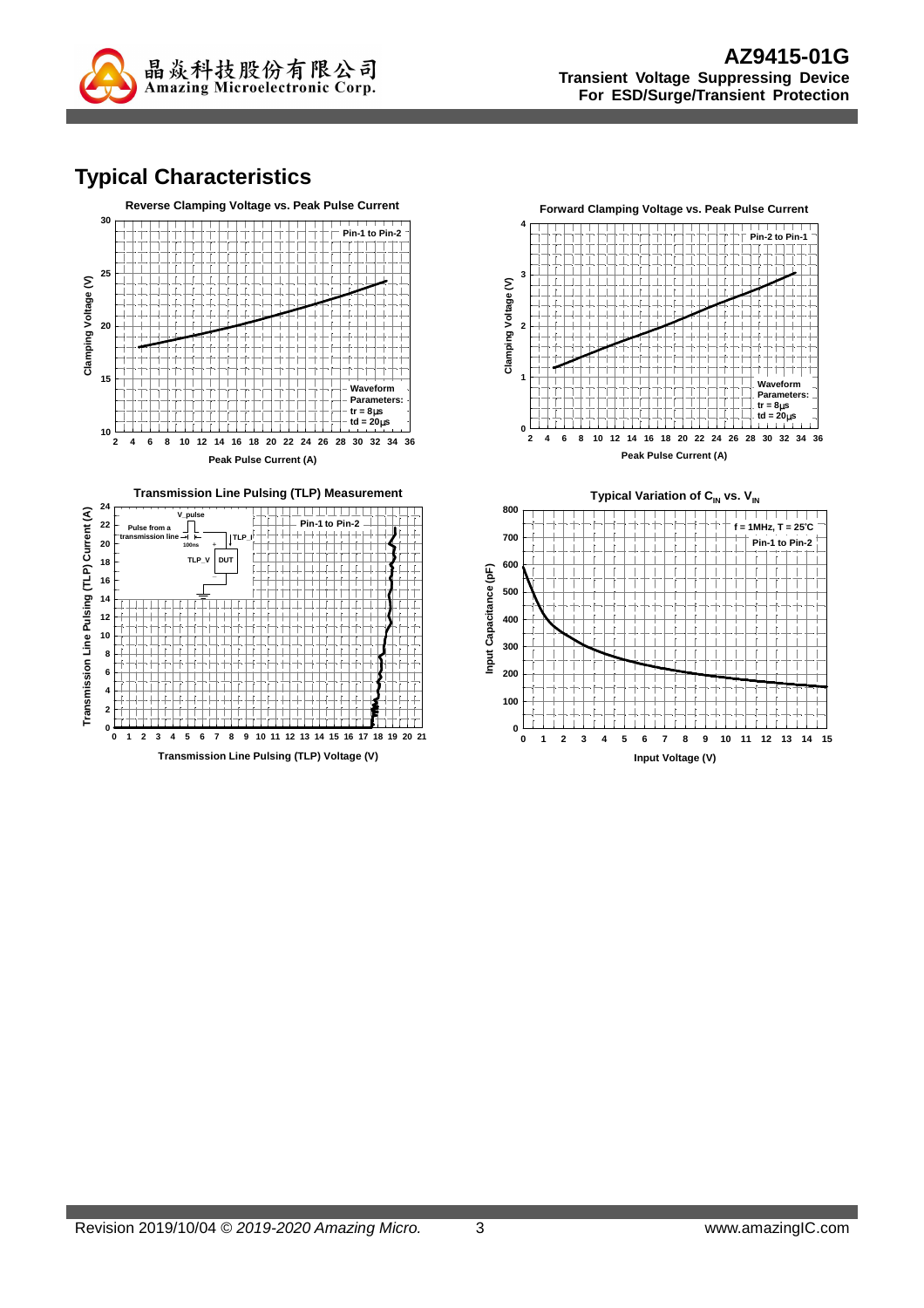

## **Applications Information**

The AZ9415-01G is designed to protect one line against system ESD/Lightning pulses by clamping them to an acceptable reference.

The usage of the AZ9415-01G is shown in Fig. 1. Protected lines, such as data lines, control lines, or power lines, are connected at pin 1. The pin 2 should be connected directly to a ground plane on the board. All path lengths connected to the pins of AZ9415-01G should be kept as short as possible to minimize parasitic inductance in the board traces.

In order to obtain enough suppression of ESD induced transient, a good circuit board is critical. Thus, the following guidelines are recommended:

- Minimize the path length between the protected lines and the AZ9415-01G.
- Place the AZ9415-01G near the input terminals or connectors to restrict transient coupling.
- The ESD current return path to ground should be kept as short as possible.
- Use ground planes whenever possible.
- NEVER route critical signals near board edges and near the lines which the ESD transient easily injects to.



**Fig. 1 ESD protection scheme by using AZ9415-01G.**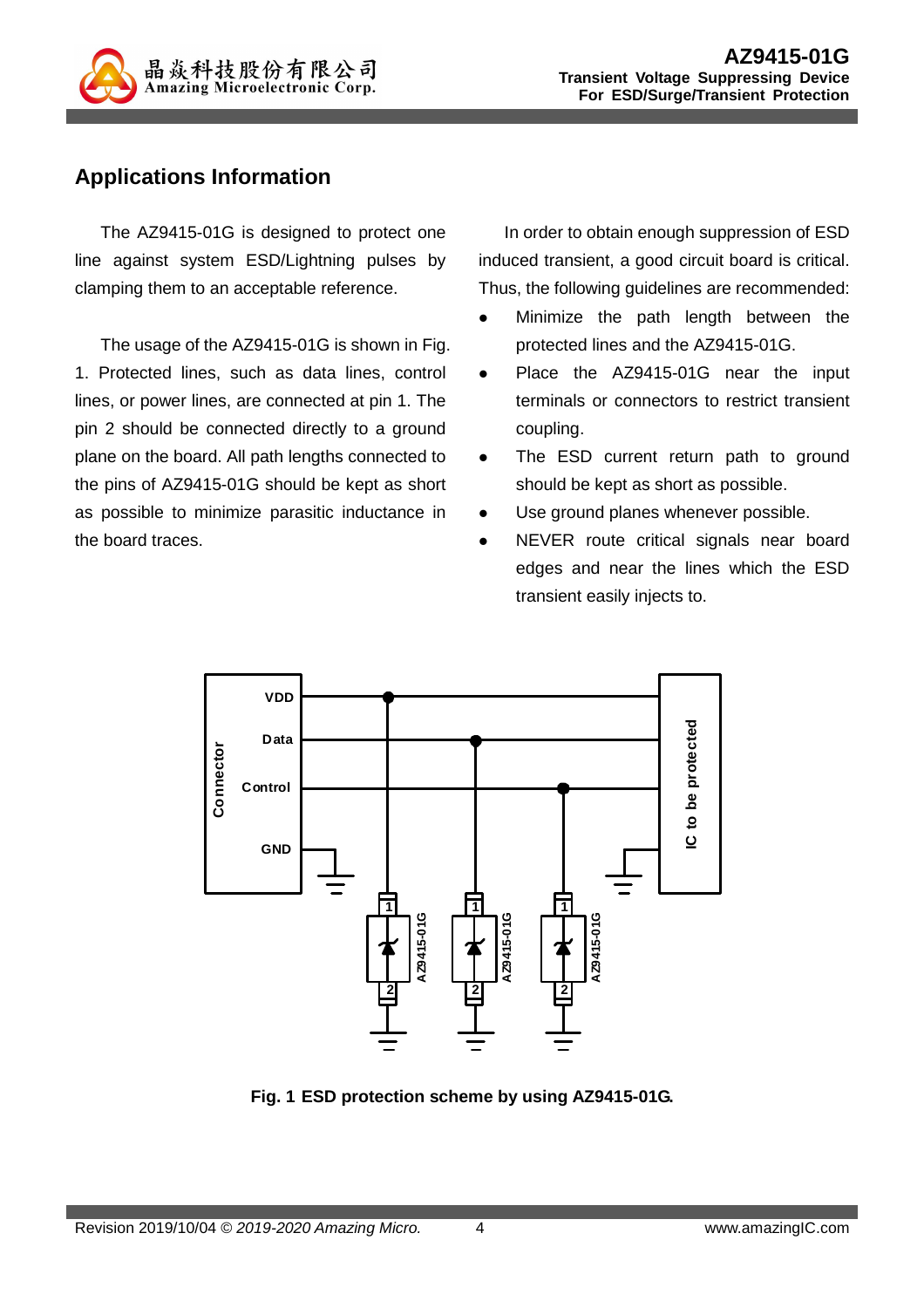

# **Mechanical Details SOD123-2L**



### **PACKAGE DIAGRAMS PACKAGE DIMENSIONS**

| <b>SYMBOL</b>  | <b>MILLIMETERS</b> |      |  |  |
|----------------|--------------------|------|--|--|
|                | MIN.               | MAX. |  |  |
| A              | 1.05               | 1.25 |  |  |
| A <sub>1</sub> | 0.00               | 0.10 |  |  |
| A2             | 1.05               | 1.15 |  |  |
| b              | 0.45               | 0.65 |  |  |
| C              | 0.08               | 0.15 |  |  |
| D              | 1.50               | 1.70 |  |  |
| Е              | 2.60               | 2.80 |  |  |
| E <sub>1</sub> | 3.55               | 3.85 |  |  |
| L              | 0.50 REF           |      |  |  |
| L1             | 0.25               | 0.45 |  |  |
|                |                    | 8    |  |  |

### **LAND LAYOUT**



#### Notes:

This LAND LAYOUT is for reference purposes only. Please consult your manufacturing partners to ensure your company's PCB design guidelines are met.

 $\overline{A}$